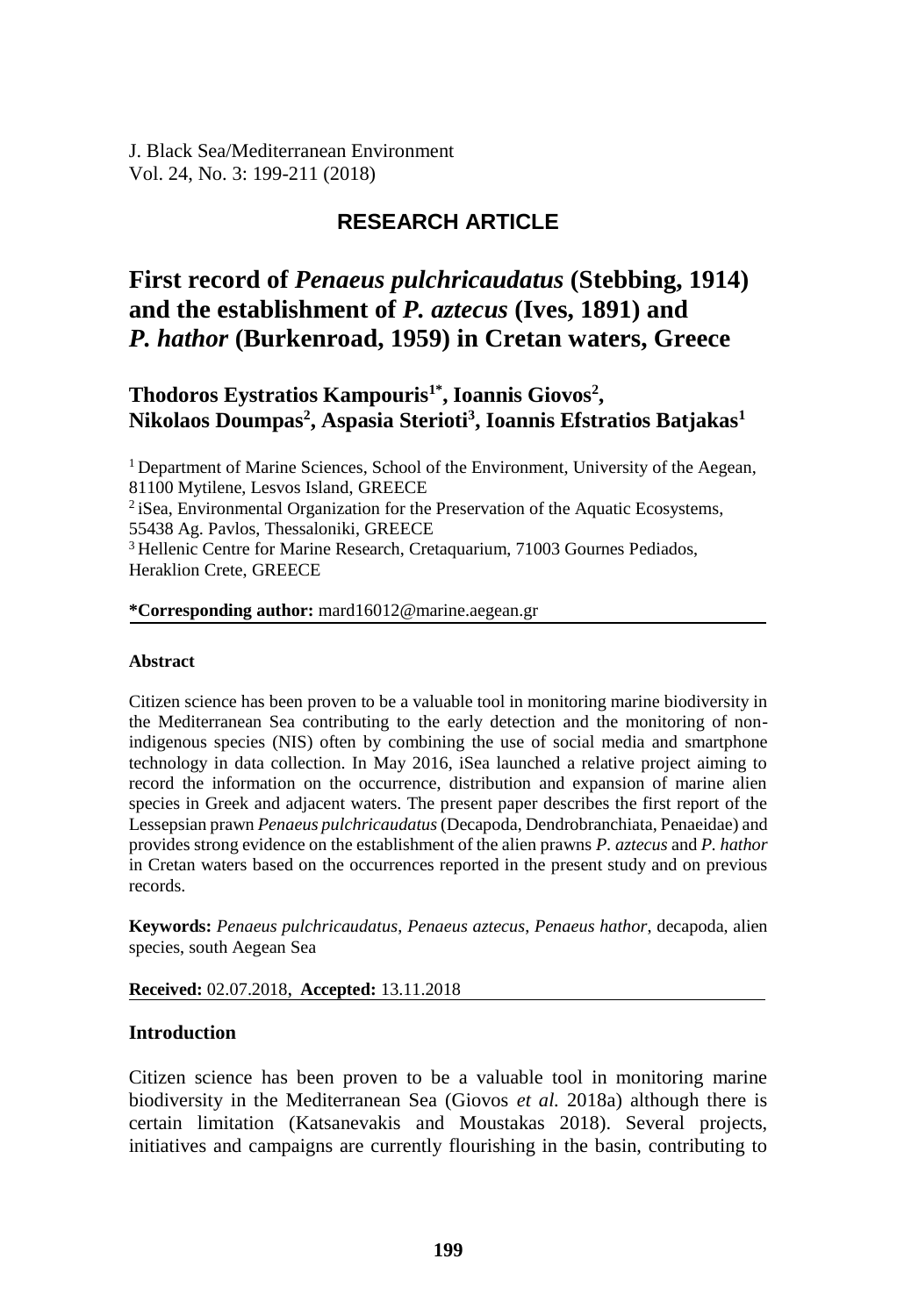the early detection and the monitoring of non-indigenous species (NIS) (Giovos *et al.* 2018a), while social media and smartphone technology are also playing an important role in improving data collection and enhancing participation (Cardoso *et al.* 2017; Sladonja and Poljuha 2018). In May 2016, iSea launched a citizen science project "Is it alien to you? Share it" aiming to record information on the occurrence, distribution and expansion of marine alien species in Greek waters and the contiguous seas. To date, the project has gathered a vast amount of information regarding the presence of NIS in Greece, including several first records, helping to further elucidate the current state of marine bioinvasions in Greece, including the expansion and the establishment of *Pterois miles* (Giovos *et al.* 2018b), the northward expansion of *Synaptula reciprocans* (Ragousis *et al.* 2017) and the first record of *Abudefduf sexfasciatus* (Lacepède, 1801) and *Acanthurus sohal* (Forsskål, 1775) in the Mediterranean Sea (Giovos *et al.* 2018a).

In 2016, an online data repository was established by iSea, in which citizen scientists could easily upload photographic materials along with information on specimen size (length and/or weight), depth, number of specimens, exact location, date and type of observation (free diving, underwater photography, shore-based fishing, boat-based fishing, spearfishing). A Google Form and a Group on Facebook were established to facilitate these reports. The project's Facebook group currently numbers more than 5000 members, 1500 of which are actively engaged on a daily basis. The vast majority of the participants are recreational fishers, followed by scuba divers, naturalists and professional fishermen. Further, several experts on marine alien species are part of the group community offering their expertise for the identification of the specimens reported.

*Penaeus pulchricaudatus* (Stebbing, 1914) is a paradigm of the classification controversy and uncertainty in Dendrobranchiata- Penaeid prawns (see De Grave and Fransen 2011). Till recently, it was believed to be a junior synonym of the globally economically important *Penaeus japonicus*. *P. pulchricaudatus*  demonstrates strong genetic geographical structure. It occurs in Australia, West Indian Ocean, South China and Red Seas. The population of the Mediterranean was originated from the Red Sea stock that expanded northwards, contributing to the Lessepsian migration phenomenon (Tsoi *et al.* 2014). In Greece, it was reported for the first time, as *P. japonicus*, in Rhodes Island, 1995 (Kevrekidis and Kevrekidis 1996), but it was introduced for aquaculture purposes in 1990 at Argolikos Gulf, Ionian Sea and Lagos Lagoon, Aegean Sea (Kevrekidis *et al.* 1996), and it is unknown if any individuals had escaped into the wild. ELNAIS (2018) regards the species as questionable in these areas. The species is a component of the Greek and Turkish prawn fishery locally (Can *et al.* 2004; Corsini-Foka *et al.* 2015) and it should be considered as established in the southeastern Aegean Sea, since it was further reported in the area (Kevrekidis and Galil 2003; Corsini-Foka *et al.* 2015). Nevertheless, the species has not been reported from the Cretan waters.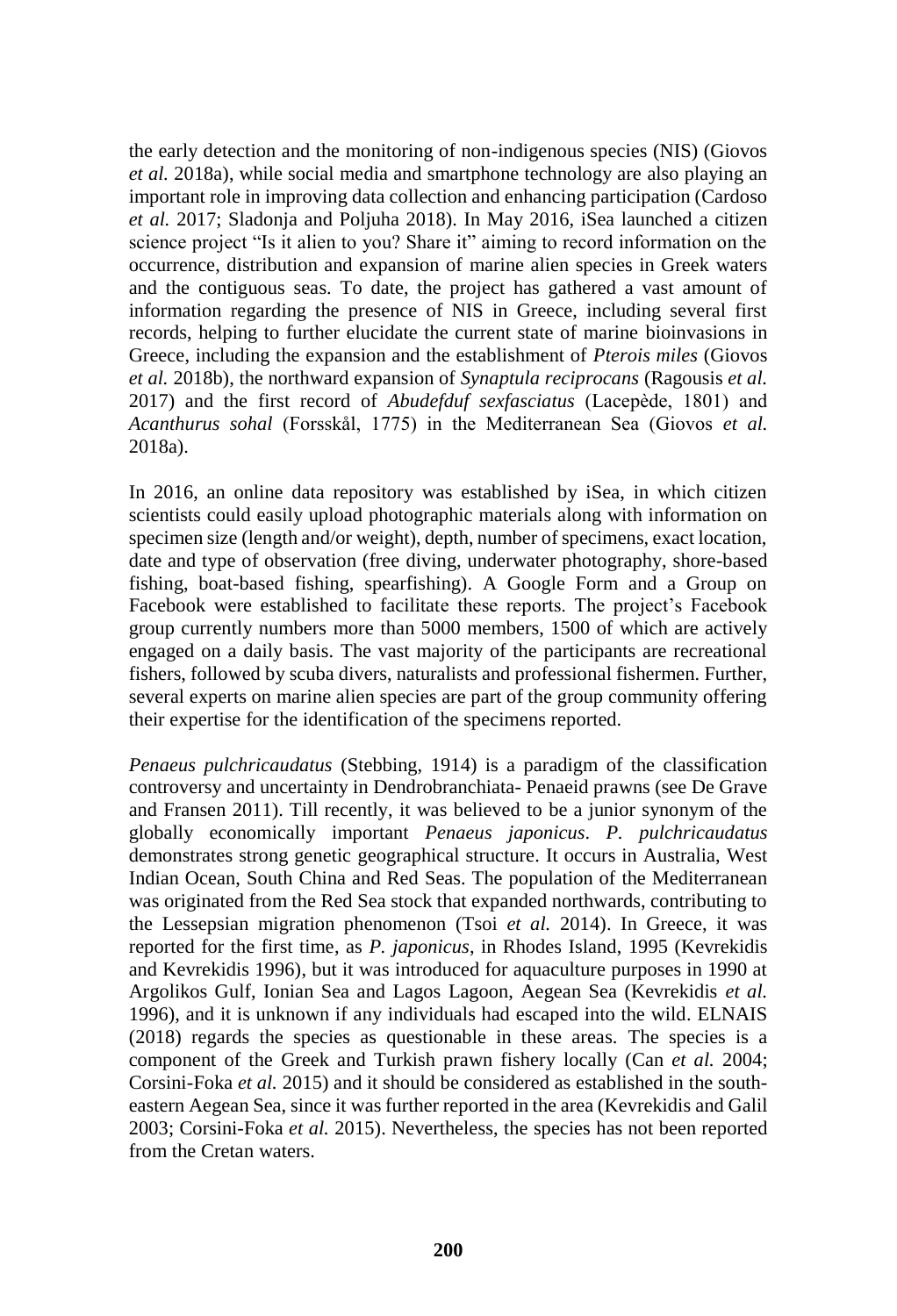Northern brown shrimp, *Penaeus aztecus* Ives, 1891, is a penaeid prawn which is indigenous to the Atlantic coast of north America from Martha's Vineyard, Massachusetts to the Yucatan Peninsula, Mexico (Cook and Lindner 1970; Lassuy 1983) and it is one of the most important fisheries part of Gulf of Mexico's prawn fishery (e.g. Holthuis 1980; Saoud and Davis 2003). Northern brown shrimp was reported from Argentinian waters, but it is unknown if it is established or not (Boschi 1968). In the Mediterranean Sea, it was recorded for the first time off Antalya (Deval *et al.* 2010) and in a short period (June 2011-November 2013) from various regions across the basin; Bay of Iskenderun in Turkey (Gökoğlu and Özvarol, 2013); Thermaikos Gulf, Greece (Nikolopoulou *et al.* 2013), Kevrekidis 2014, Minos *et al.* 2015); Southern Adriatic Sea, Montenegro (Marković *et al.* 2014), Corfu Island, Ionian Sea, Greece (Kapiris and Apostoloidis 2014). Thereupon, more occurrences were reported from north Aegean and Nestos River estuaries (Minos *et al.* 2015), south Aegean Sea, Chalki Island (Kondylatos and Corsini-Foka 2015), Gulf of Lion and southern Levantine Sea (Galil *et al.* 2016), Çandarlı Bay, Turkey (Bakir and Aydin 2016), Tyrrhenian Sea (Cruscanti *et al.* 2015), Sicily, Italy (Scannella *et al.* 2017) and recently from Nile Delta, Egypt in ponds of a shrimp farming unit and adjacent Mediterranean waters (Sadek *et al.* 2018). The northern brown shrimp is considered as an established species in the Ionian Sea (Zenetos and Giavasi 2015; Renda and Crocetta 2016) and off Aegean Sea, except Crete Island (see Kapiris and Maina 2016; ELNAIS 2018).

*Penaeus hathor* (Burkenroad, 1959) is found from the south eastern coasts of Africa to the Red Sea, the Persian Gulf, Gulf of Oman, Pakistani waters, India and Sri Lanka (Pérez-Farfante and Kensley 1997). Initially it was considered as a subspecies of *P. latisulcatus*, but Burkenroad (1959, cited in Miquel 1984) described important morphological differences. As most of the penaeid prawns, it is a species with commercial value. The first Mediterranean record, as *Melicertus hathor*, was made off Israeli coasts (Galil 1999). *P. hathor* expanded its distribution north to the Gulf of Antalya (Gokoglu and Kaya 2008) and to Gökova Bay (Yokes *et al.* 2007). It is established in the Turkish coast of the Levantine Sea (Çinar *et al.* 2011). In Greek waters, it is reported for the first time from the south eastern Aegean and Kastelorizo Island (Kapiris and Dogrammatzi 2013). Surprisingly, Kapiris and Chalari (2015) reported a female individual from Saronikos Gulf, showing westward geographical expansion. Lastly, Kondylatos and Corsini-Foka (2017) reported the species from Rhodes Island, revealing its invasive nature. However, ELNAIS (2018) does not report *P. hathor* from Cretan waters, inhabiting the wide area of the Heraklion Gulf (Skarvelis *et al.* 2015).

The current study describes the first record of the Lessepsian prawn *P. pulchricaudatus*, reporting the first report and the establishment of *P. aztecus*  from Crete Island, based on several records from Heraklion Bay. It also provides further records of the Lessepsian *P. hathor*, that expands the species' distribution to Sitia Gulf (northeastern coast of Crete), only known from Heraklion (Skarvelis *et al.* 2015). These findings of *P. aztecus* and *P. hathor* demonstrate that the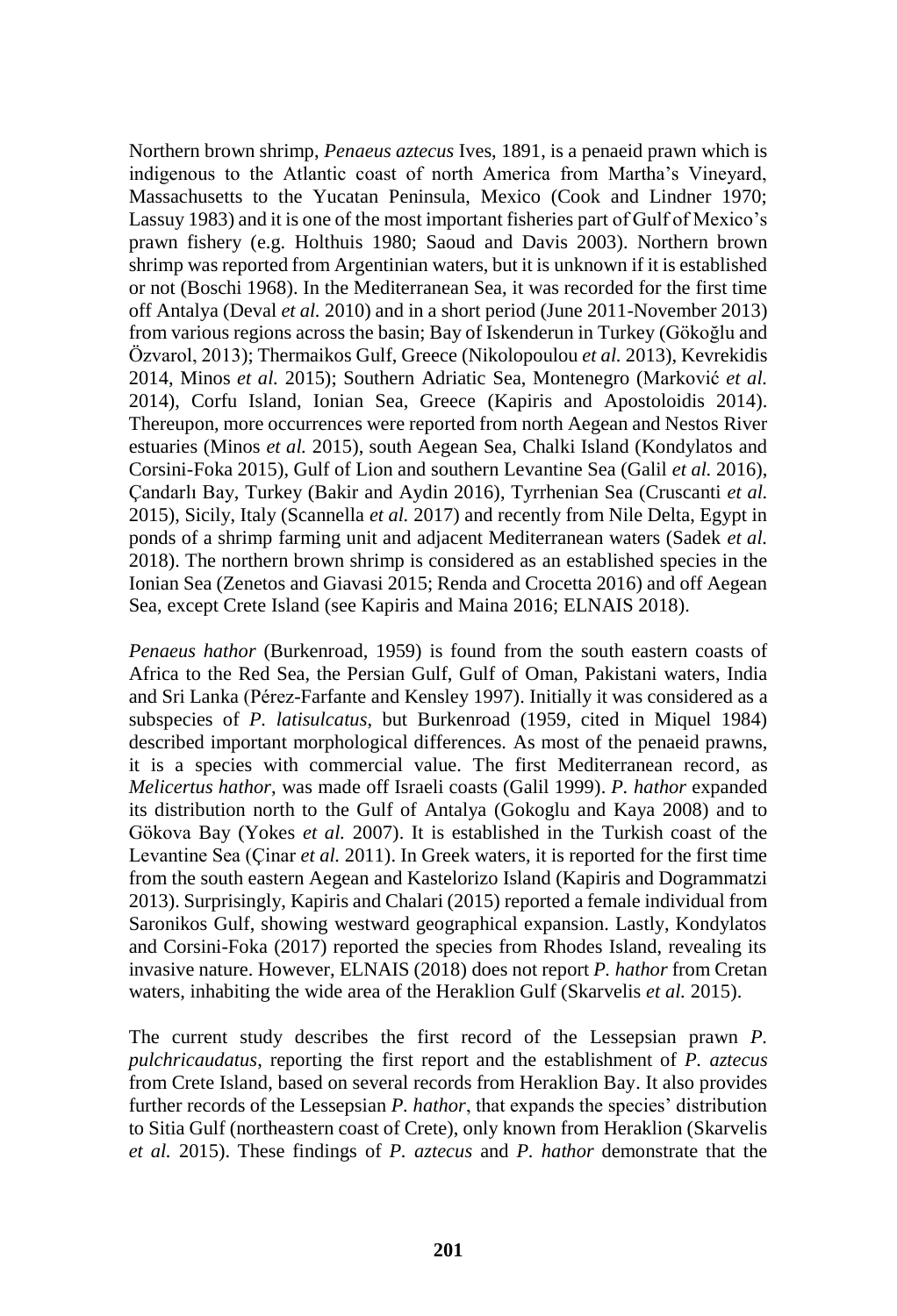species is established in Crete Island, at least at the northern shores. All reports are directly linked with the iSea's citizen-science project "Is it Alien to you? Share it", along with the use of social networks. Furthermore, the present study emphasizes the important contribution of citizen-scientists as previously acknowledged in earlier studies on non-indigenous species (e.g. Kondylatos *et al.* 2017; Langeneck *et al.* 2017; Ragousis *et al.* 2017; Zenetos *et al.* 2017; Giovos *et al.* 2018a; 2018b).

## **Materials and Methods**

The online reporting system, established by iSea, in the framework of the project "Is it Alien to you? Share it", along with the use of social media were used to collect initial data from 29 May 2017 to 15 February 2018.

The individual of *P. pulchricaudatus* was identified based Tsoi *et al.* (2014), the *P. aztecus* individual was identified based on (Pérez Farfante and Kensley 1997; Bakir and Aydin 2016) and the *P. hathor* specimens according to the description provided by Galil (1999), Gokoglu and Kaya (2008), Kapiris and Chalari (2015) and Kondylatos and Corsini-Foka (2017).



**Figure 1.** The capture locations of *Penaeus pulchricaudatus*, *P. aztecus* and *P. hathor* in this study

The individuals of *P. pulchricaudatus* and *P. hathor* were caught by artisanal fishermen at Sitia Gulf, approximately at 35°12' N 26°08' E, with the use of "prawn" net -trammel net (Figure 1). The mesh opening was 20-24 mm from knot to knot at depth range of 20-30 m and soak time of 12-14 h in sandy-muddy bottoms. One individual of *P. pulchricaudatus* was caught on 29 May 2017. From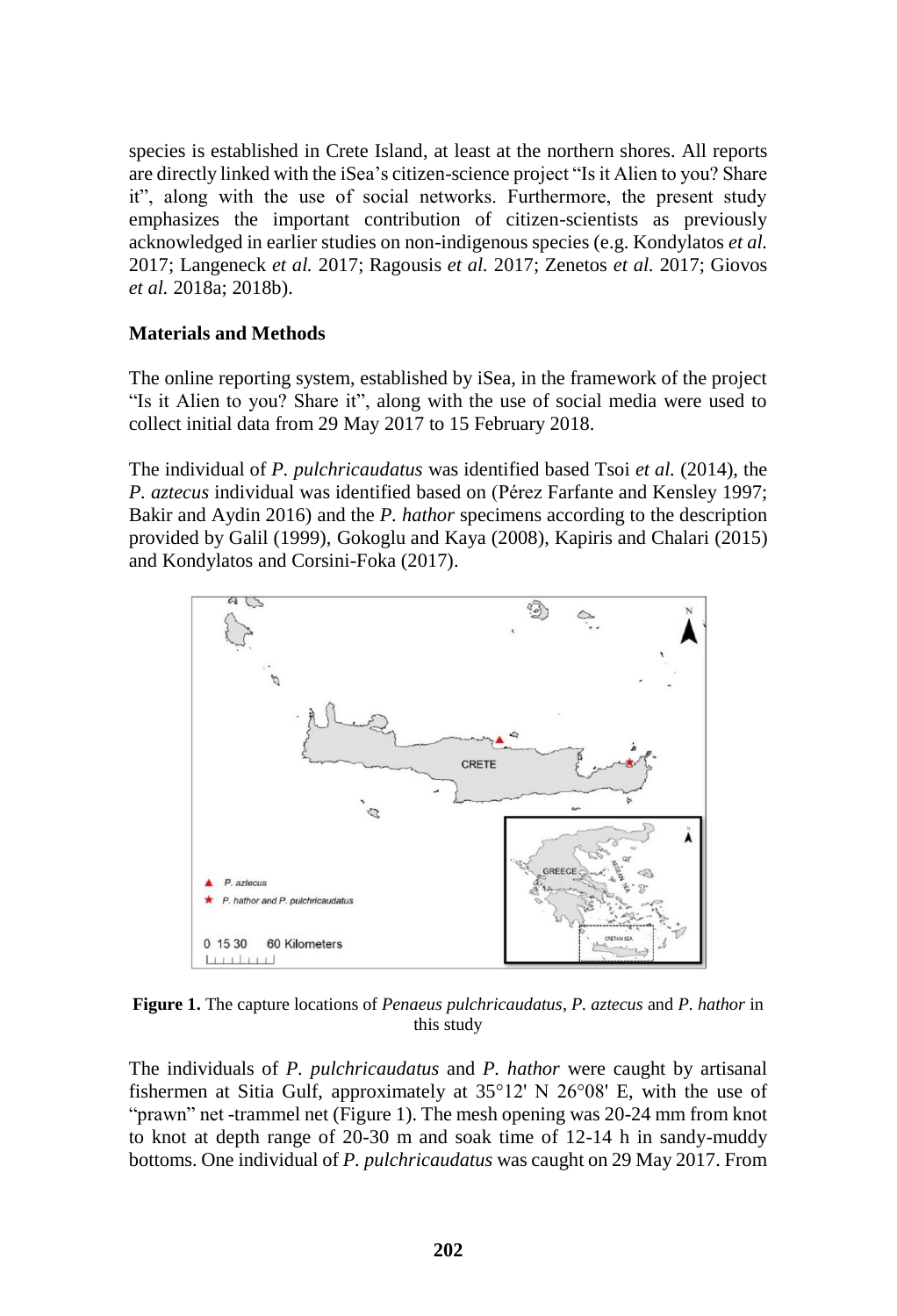21 September 2017 to 15 February 2018 four *P. hathor* individuals were caught at Sitia Gulf. *P. aztecus* were collected by commercial trawler, on 7 November 2017 and 5 May 2018, at the wide area of Heraklion Gulf, approximately 35°22' N 25°07' E (Figure 1), at depth of 80-84 m, on muddy bottoms mixed with gravelpebbles during night operations. Two individuals were reported, one at each date.

## **Results and Discussion**

The carapace of *P. pulchricaudatus* has well developed grooves and ridges, but transverse sutures are missing. Rostrum bears 9 well developed dorsal teeth and 1 ventral. Hepatic spine is very pronounced, and the carina is sharp. The body coloration is light yellow and brown-dark reddish transverse bands are present. The bands on the carapace extend from top to the midline. Periopods are yellow to cream-whitish and the flagella are reddish-brown. Pleopods are yellowish to reddish with white and brown spots-blotches at their bases. The distant end of uropods is yellow with a small blue blotch, while margins are red (Tsoi *et al.* 2014). *P. aztecus* differs externally by the overall uniform creamy-beige or partially orange body coloration. It has no stipes or blotches. Other anatomic features such as the epigastric tooth and abdominal cicatrices are characteristics of the species (Pérez Farfante and Kensley 1997; Bakir and Aydin 2016). *P. hathor* bears some brownish vertical stripes, an overall beige-creamy body coloration, a dark brown carina -starting from the middle of the abdomen and terminating in the middle of telson, and blue uropods, making it easy to identify it among other prawns dwelling in the Mediterranean waters (Galil 1999; Gokoglu and Kaya 2008; Kapiris and Chalari 2015).

The *P. pulchricaudatus* individual was around 17 cm in total length (Figure 2A). The *P. hathor* individuals were 12-14 cm, in total length (Figure 2C). Finally, the *P. aztecus* specimens were estimated to be at 15-30 cm in total length. All individuals of these three species were sold to the market. The *P. aztecus*  individuals (Figure 2B) presented in this study are among the largest, in total length, ever reported from the Aegean coasts (27-30 cm, Gökoğlu and Özvarol 2013; 25.4 cm, Bakir and Aydin 2016) and Greek Ionia Sea (26 cm, Zenetos and Giavasi 2015). *P. hathor* specimens are in accordance, yet larger, with those described by Kapiris and Dogrammatzi (2013) (Figure 2C). the estimate for *P. pulchricaudatus* is also in accordance with the earlier studies from Rhodes Island (Kevrekidis and Kevrekidis 1996).

The present study reports for the first time two prawn species from Cretan waters, the cryptic *P. pulchricaudatus* and the alien *P. aztecus*, and also it provides strong evidence for the establishment, at least on the northern shores of Crete, of both *P. aztecus* and *P. hathor* based on several individuals, described in the present study and on earlier samples (*P. hathor*) from Heraklion Bay that were caught by artisanal fisheries (Skarvelis *et al.* 2015). In Cretan waters there are other alien crustaceans that are established or recorded such as *Percnon gibbesi*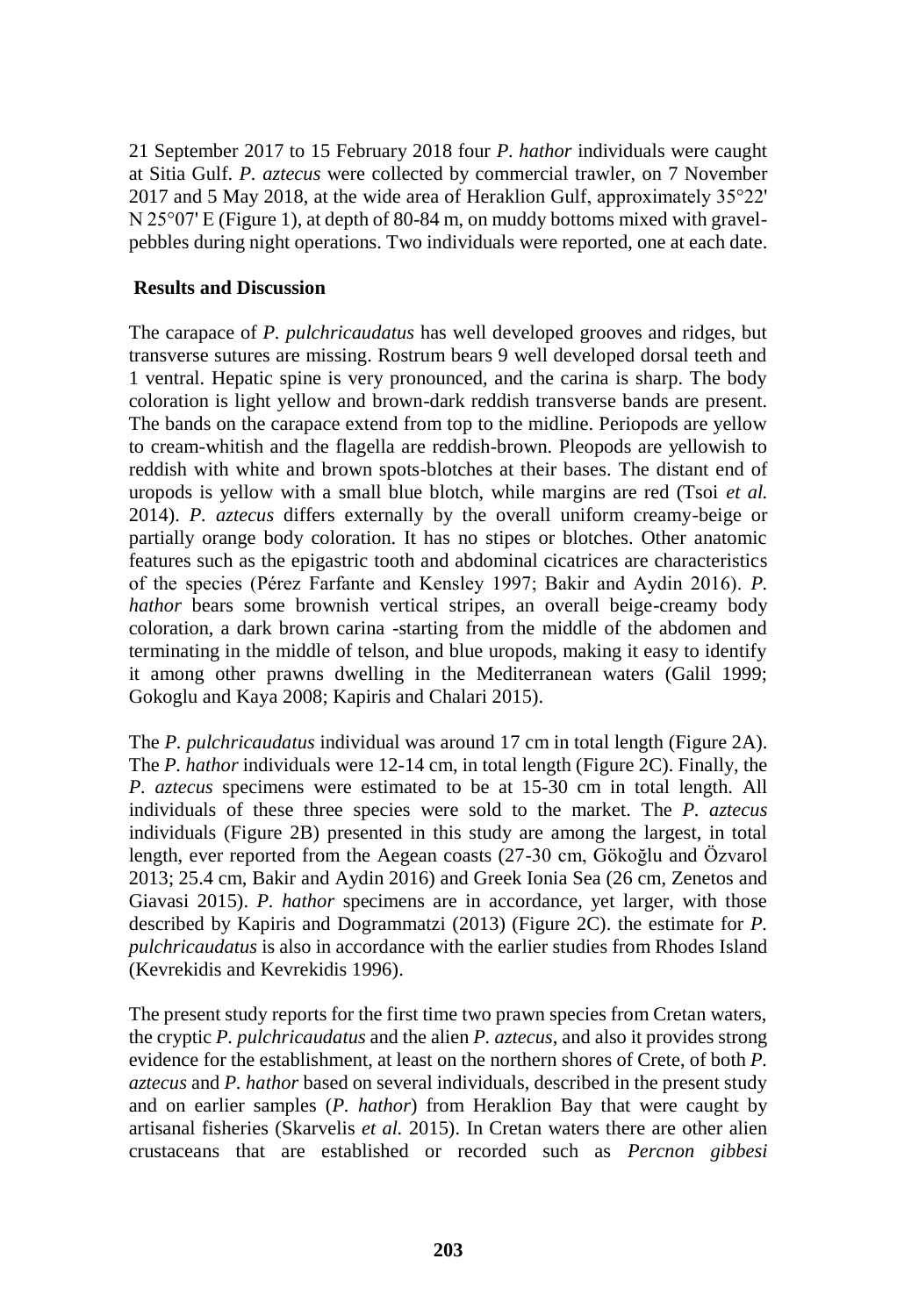(Katsanevakis *et al.* 2011) and the stomatopod *Erugosquilla massavensis* described as *Oratosquilla massavensis*, (Dounas and Steudel 1994).



**Figure 2. (A)** *Penaeus pulchricaudatus* from Crete, Sitia Gulf, source: Ioanna Voulgari. **(B)** *P. aztecus* Crete, wide area of Heraklion, source: Stelios F. **(C)** *P. hathor Crete*, Sitia Gulf, source: Ioanna Voulgari

*P. pulchricaudatus* and *P. hathor* were introduced via the Suez Canal and contributing to the wider phenomenon of Lessepsian migration (Galil 1999; Tsoi *et al.* 2014). The Atlantic prawn *P. aztecus* is an alien species and both ballast water (Deval *et al*. 2010; Nikolopoulou *et al*. 2013; Kevrekidis 2014; Marković *et al.* 2014; Minos *et al.* 2015 Bakir and Aydin 2016; Scannella *et al.* 2017) and aquaculture (Crusanti *et al.* 2015; Galil *et al.* 2016; Sadek *et al.* 2018) were considered as potential vectors. Besides Lessepsian migration, shipping (ballast water and hauling) is considered to be the second most common introduction vector in the eastern Mediterranean (Katsanevakis *et al.* 2014; Zenetos 2017) not only for decapods (e.g. Kondylatos *et al.* 2017) but also for fish (e.g. Batjakas *et al.* 2015).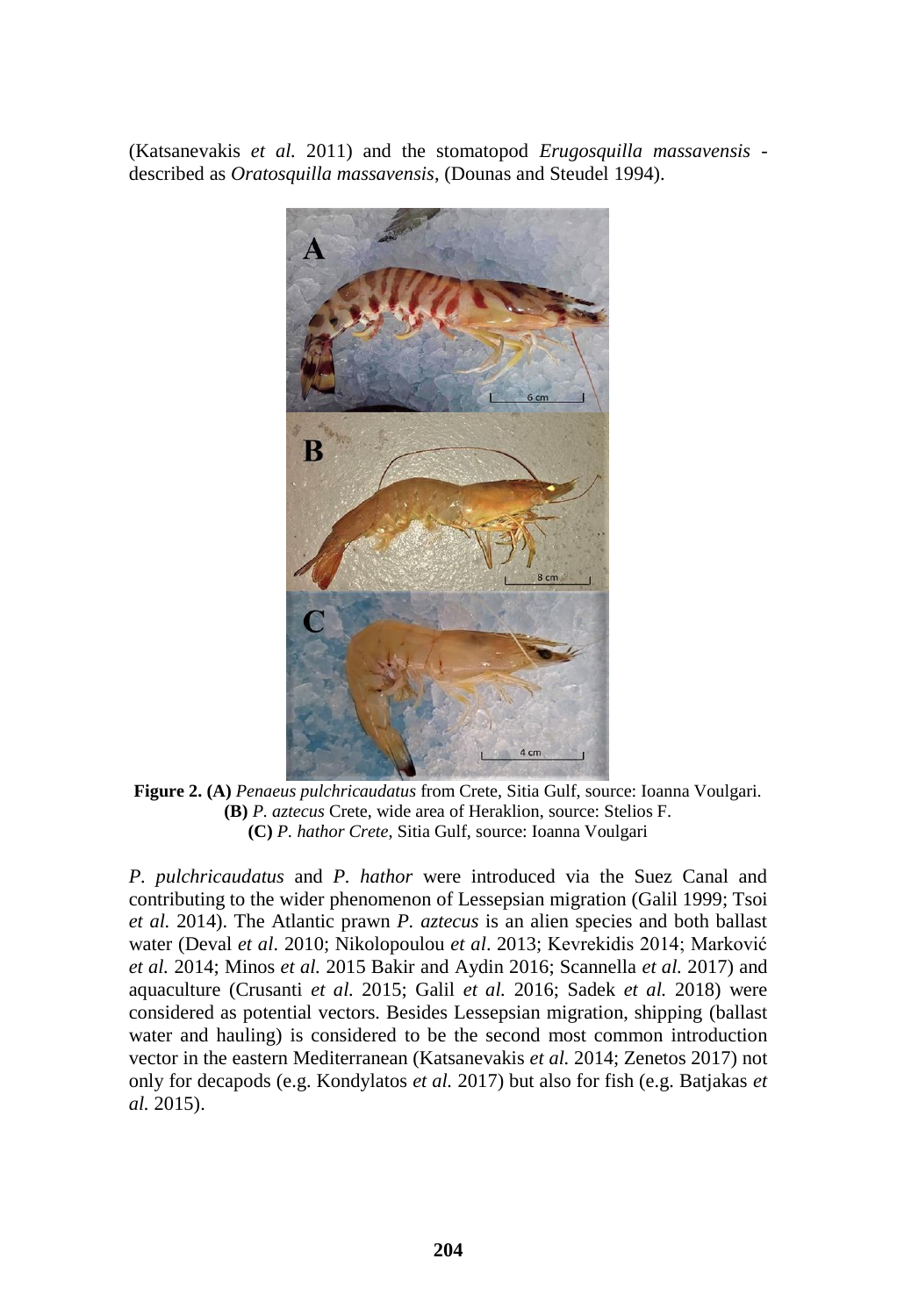Although the prawn culture industry is active in Turkish coasts, it is rather limited (Bakir and Aydin 2016) and the cultivated species are *P. japonicus* and *P. semisulcatus* (Türkmen 2007). In the Mediterranean and adjacent Atlantic waters *P. japonicus* is extensively cultivated (Quigley *et al.* 2013 and references within), and it is also introduced at Lagos Lagoon (Kevrekidis *et al.* 1996), where ELNAIS (2018) reports some questionable occurrences of the species in the wider area. *P. vannamei* is cultured in Egypt (Sadek *et al.* 2018) with no reports of escapes, but there is not any evidence of *P. aztercus* cultivation in the Mediterranean waters, including Greece (Scannella *et al.* 2017). Perhaps, the scenario of more than one release incidents of ballast water (Nikolopoulou *et al.* 2013; Scannella *et al.* 2017) can explain the current species' range in the Mediterranean. Furthermore, the presence of *P. aztecus* fits well with the general distribution pattern of "several hot-spot areas", like other alien species associated with shipping, as described by Katsanevakis *et al.* (2014).

Although the presence of *P. pulchricaudatus* is verified in Mediterranean waters, it is not wise to exclude the concurrently presence of *P. japonicus*, yet further evidence and investigation is required, since the species is introduced and cultivated in the European and Mediterranean waters (Türkmen 2007; Quigley *et al.* 2013).

There is a controversy among scientists on the taxonomy of genus *Penaeus,* even on the spelling of the genus name, (see Tsoi *et al.* 2014 and references within for details). The authors of this study followed WoRMS (2018) for the taxonomy and systematics.

#### **Acknowledgments**

All authors are grateful to Stelios F. who wanted to stay anonymous, and Ioana Voulgari, who brought all these specimens to our attention and provided further information.

## **References**

Bakir, K., Aydin, İ. (2016) New localities in the Aegean Sea for alien shrimps *Penaeus aztecus* (Ives, 1891) and *Metapenaeus affinis* (H. Milne Edwards, 1837). *Acta Adriat* 57(2): 273-280.

Batjakas, I.E., Kampouris T.E., Papadas, A. (2015) First record of the African surgeonfish *Acanthurus monroviae* (Osteichthyes: Acanthuridae) in the Hellenic Waters. *J Aquaculture and Marine Biology* 2(6): 00047.

Boschi, E.E. (1968) Occurrence of the shrimp *Penaeus aztecus* Ives, 1891 (Decapoda, Penaeidae) in the coastal waters of Buenos Aires province, Argentina. *Crustaceana* 14(2): 222-223.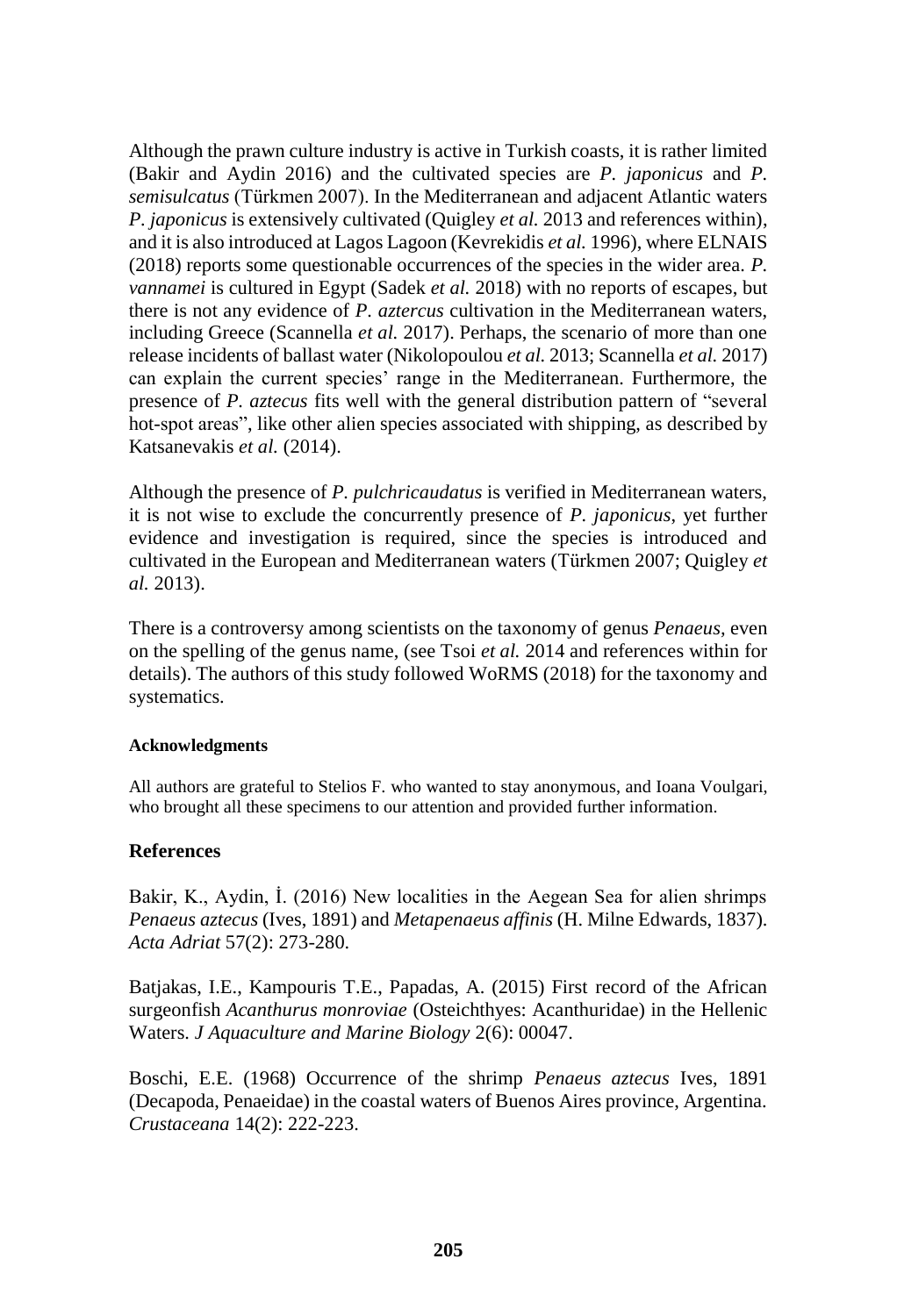Can, M.F., Mazlum, Y., Demirci, A., Aktas, M. (2004) The catch composition and Catch per Unit of Swept Area (CPUE) of Penaeid shrimps in the bottom trawls from İskenderun Bay, Turkey. *TrJFAS* 4: 87-91.

Cardoso, A., Tsiamis, K., Gervasini, E., Schade, S., Taucer, F., Adriaens, T., Copas, K., Flevaris, S., Galiay, P., Jennings, E., Josefsson, M., López, B., Magan, J., Marchante, E., Montani, E., Roy, H., von Schomberg, R., See, L., Quintas, M. (2017) Citizen science and open data: a model for invasive alien species in Europe. *RIO* 3: e14811.

Cook, H.L., Lindner, M.J. (1970) Synopsis of biological data on the brown shrimp *Penaeus aztecus aztecus* lves, 1891. FAO (Food Agric. Organ. U.N.) *Fisheries Reports* 57: 1471-1497.

Corsini-Foka, M., Zenetos, A., Crocetta, F., Çinar, M.E., Koçak, F., Golani, D., Katsanevakis, S., Tsiamis, K., Cook, E., Froglia, C., Triandaphyllou, M., Lakkis, S., Kondylatos, G., Tricarico, E., Zuljevic, A., Almeida, M., Cardigos, F., Çağlar, S., Durucan, F., Fernandes, A.M.D., Ferrario, J., Haberle, I., Louizidou, P., Makris, J., Marić, M., Micu, D., Mifsud, C., Nall, C., Kytinou, E., Poursanidis, D., Spigoli, D., Stasolla, G., Yapici, S., Roy, H.E. (2015) Inventory of alien and cryptogenic species of the Dodecanese (Aegean Sea, Greece): collaboration through COST action training school. *Manag Biol Invasion* 6(4): 351-366.

Cruscanti, M., Innocenti, G., Bremer, J.A., Galil, B.S. (2015) First report of the brown shrimp *Penaeus aztecus* Ives, 1891 (Crustacea, Decapoda, Penaeidae) in the Tyrrhenian Sea. *Mar Biodivers Rec* 8: e81.

Çinar, M.E., Bilecenoğlu, M., Öztürk, B., Katağan, T., Yokes, M.B., Aysel, V., Dağli, E., Açik, S., Özcan, T., Erdoğan, H. (2011) An updated review of alien species on the coasts of Turkey. *Mediterr Mar Sci* 12(2): 257-315.

De Grave, S., Fransen, C.H.J.M. (2011) Carideorum Catalogus: The Recent Species of the Dendrobranchiate, Stenopodidean, Procarididean and Caridean Shrimps (Crustacea: Decapoda). *Zool Med Leiden* 85(9): 195-589.

Deval, M.C., Kaya, Y., Güven, O., Gökoğlu, M., Froglia, C. (2010) An unexpected find of the western Atlantic shrimp *Farfantepenaeus aztecus* (Ives, 1891) (Decapoda, Penaeidae) in Antalya Bay, Eastern Mediterranean Sea. *Crustaceana* 83(12): 1531-1537.

Dounas, C., Steudel, G. (1994) Stomatopod crustacea from the island of Crete. *Crustaceana* 66(2): 252-254.

ELNAIS. (2018) Ellenic Network on Aquatic Invasive Species. Available at https://elnais.hcmr.gr (accessed 6 May 2018).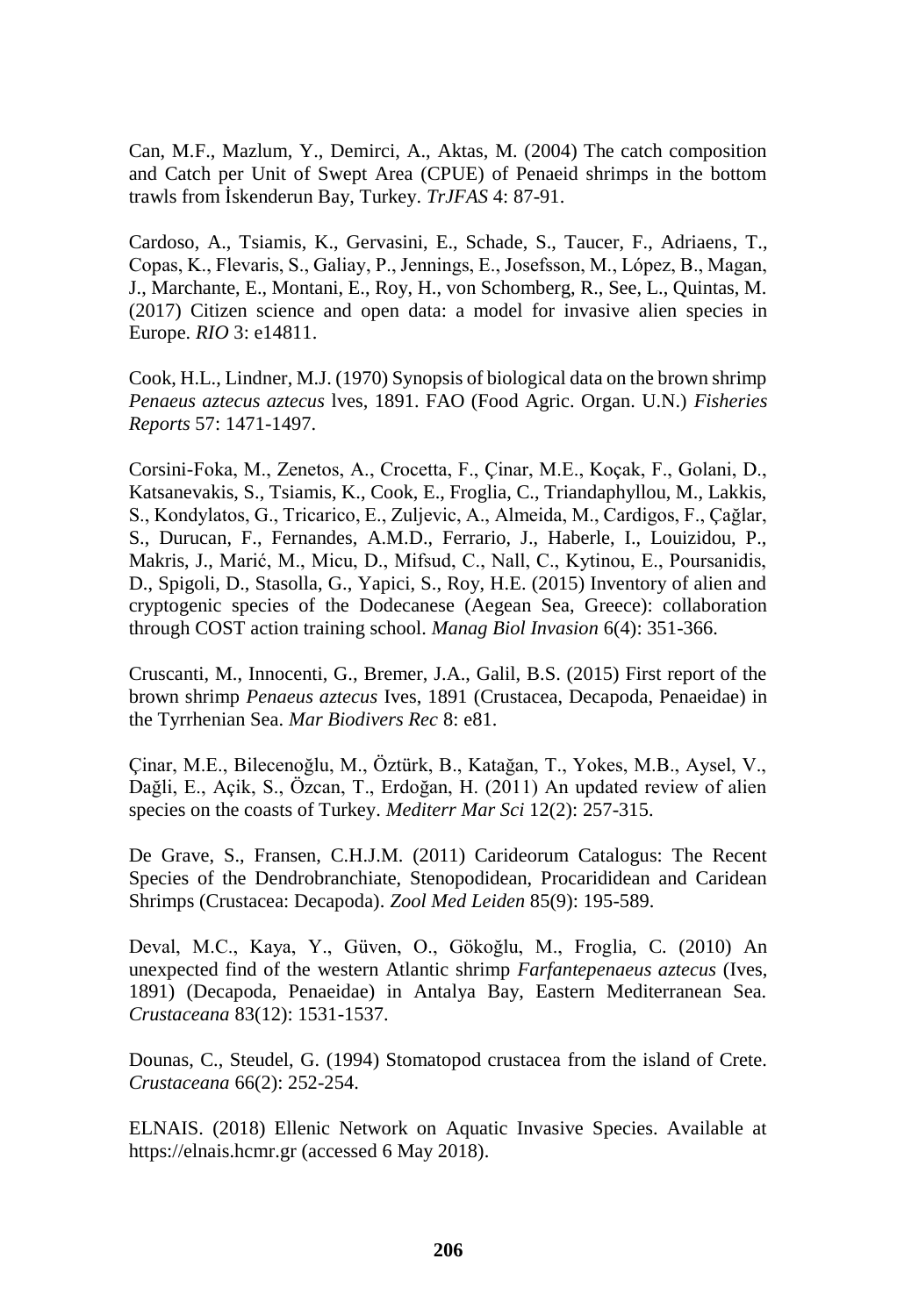Galil, B.S. (1999) *Melicertus hathor* (Burkenroad, 1959): A Red Sea penaeid prawn new to the Mediterranean. *Crustaceana* 72(9): 1126-1128.

Galil, B.S., Innocenti, G., Douek, J., Paz, G., Rinkevich, B. (2016) Foul play? On the rapid spread of the brown shrimp *Penaeus aztecus* Ives, 1891 (Crustacea, Decapoda, Penaeidae) in the Mediterranean, with new records from the Gulf of Lion and the southern Levant. *Mar Biodivers* 47: 979-985.

Giovos, I., Giacomo, B, Romanidis-Kyriakidis, G., Marmara, D., Kleitou, P. (2018a) First records of the fish *Abudefduf sexfasciatus* (Lacepède, 1801) and *Acanthurus sohal* (Forsskål, 1775) in the Mediterranean Sea. *Bioinvasions Rec*  7(2): 205-210.

Giovos, I., Kleitou, P., Paravas, V., Marmara, D., Romanidis-Kyriakidis, G., Poursanidis, D. (2018b) Citizen scientists monitoring the establishment and expansion of *Pterois miles* (Bennett, 1828) in the Aegean Sea, Greece. *Cah Biol Mar* (in press).

Gokoglu, M., Kaya, Y. (2008) First record of *Melicertus hathor* (Penaeidae) from the Gulf of Antalya (Mediterranean Sea). *Mar Biodivers Rec* 1: e17.

Gökoğlu, M., Özvarol, Y. (2013) Biogeographic expansion of *Farfantepenaeus aztecus* (Ives, 1891) (Decapoda: Penaeidae) in the Eastern Mediterranean Sea. p 475-476. In: Bilecenoglu *et al.*, 2013. New Mediterranean Marine biodiversity records (December 2013). *Mediterr Mar Sci* 14(2): 463-480.

Holthuis, L.B. (1980) FAO Species Catalogue. Vol.1. Shrimps and Prawns of the World. Food and agriculture organization of the United Nations. Rome, Italy. Fisheries Synopsis no.125, Vol.1.

Kapiris, K., Apostolidis, C. (2014) *Farfantepenaeus aztecus*: a new alien decapod in the Ionian Sea. p. 209. In: Kapiris *et al*., 2014. New Mediterranean marine biodiversity records (April, 2014). *Mediterr Mar Sci* 15(1): 198-212.

Kapiris, K., Chalari, N. (2015) On the range extension of the alien decapod *Penaeus hathor* (Decapoda, Penaeidae) in the Aegean waters. pp. 277-278 In: Zenetos *et al.* 2015. New Mediterranean marine biodiversity records (April 2015). *Mediterr Mar Sci* 16(1): 266-284*.*

Kapiris, K., Dogrammatzi, K. (2013) First record of the alien decapod shrimp *Melicertus hathor* (Decapoda, Penaeidae) in Greek waters. Pp. 241-242. In: Siokou *et al.* 2013. New Mediterranean marine biodiversity records (June 2013). *Mediterr Mar Sci* 14(1): 238-249.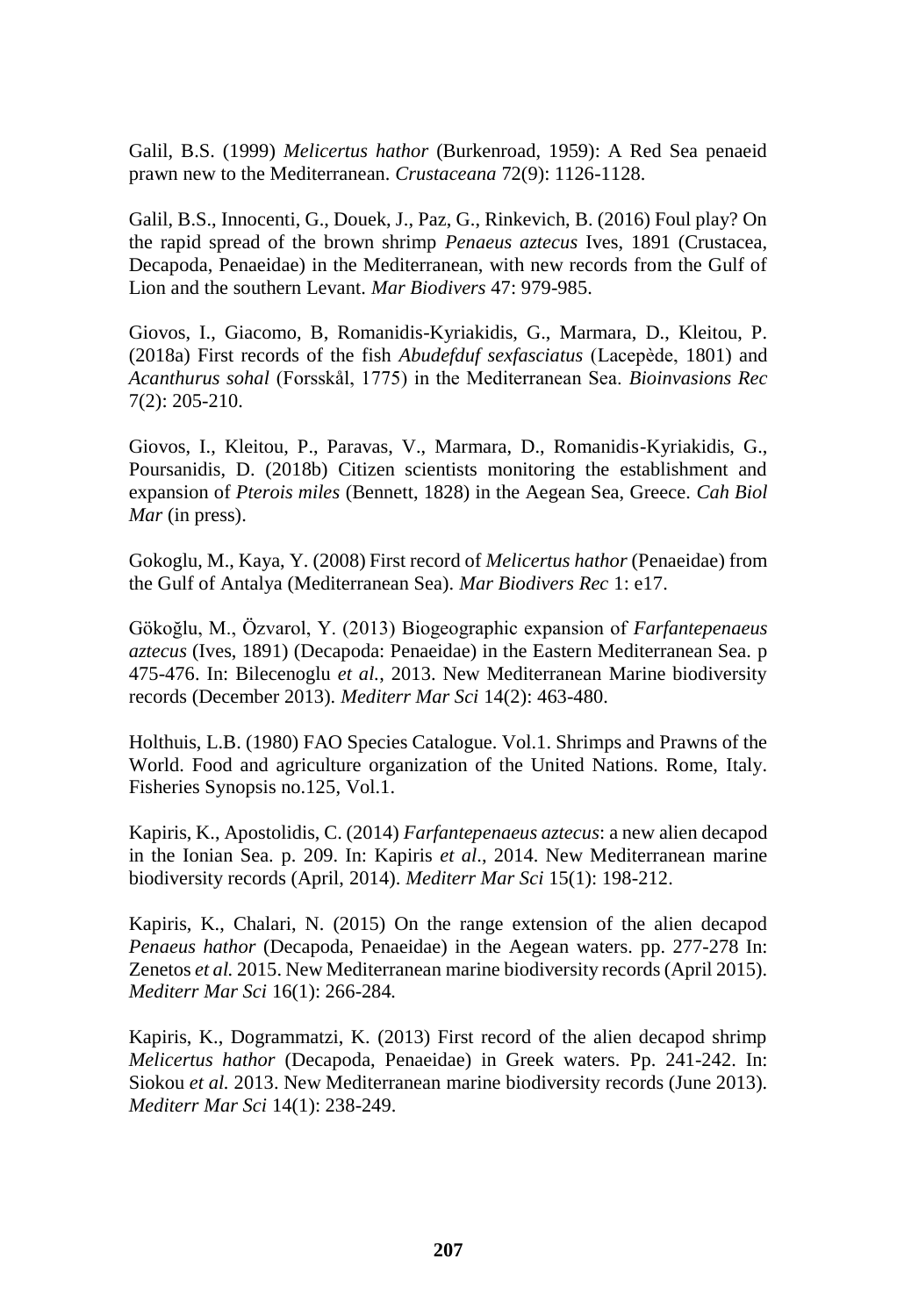Kapiris, K., Maina, I. (2016) Establishment of *Penaeus aztecus* in the Greek seas. p 805. In: Mytilineou *et al.* 2016. New Mediterranean marine biodiversity records (November 2016). *Mediterr Mar Sci* 17(3): 794-821.

Katsanevakis, S., Moustakas A. (2018) Uncertainty in marine invasion science. *Front Mar Sci* 5: 38.

Katsanevakis, S., Coll, M., Piroddi, C., Steenbeek, J., Ben Rais Lasram, F., Zenetos, A., Cardoso, A.C. (2014) Invading the Mediterranean Sea: biodiversity patterns shaped by human activities. *Front Mar Sci* 1: 11.

Katsanevakis, S., Poursanidis, D., Yokes, M.B., Maĉić, V., Beqiraj, S., Kashta, L., Sghaier, Y.R., Zakhama-Sraieb, R., Benamer, I., Bitar, G., Bouzaza, Z., Magni, P., Bianchi, C.N., Tsiakkiros, L., Zenetos, A. (2011) Twelve years after the first report of the crab *Percnon gibbesi* (H. Milne Edwards, 1853) in the Mediterranean: current distribution and invasion rates. *J Biol Res-Thessalon* 16: 224-236.

Kevrekidis, K. (2014) The occurrence of the Atlantic penaeid prawn *Farfantepenaeus aztecus* (Ives, 1891) in the Thermaikos Gulf (Aegean Sea, Eastern Mediterranean): considerations on the potential establishment and impact on the autochthonous *Melicertus kerathurus* (Forskål, 1775). *Crustaceana* 87: 1606-1619.

Kevrekidis, K., Galil, B.S. (2003) Decapoda and Stomatopoda (Crustacea) of Rodos Island (Greece) and the erythrean expansion NW of the Levantine sea. *Mediterr Mar Sci* 4(1): 57-66.

Kevrekidis, K., Kevrekidis, T. (1996) The occurrence of *Penaeus japonicus* Bate (Decapoda, Penaeidae) in the Aegean Sea. *Crustaceana* 69(7): 925-929.

Kevrekidis, K., Kevrekidis, T., Psaltopoulou, H. (1996) First experiences on acclimation and rearing of *Penaeus japonicus* Bate (Crustacea, Penaeidae) in Lagos Lagoon, Aegean Sea. *Obelia* 22: 91-98.

Kondylatos, G., Corsini-Foka, M. (2015) First record of *Penaeus aztecus* Ives, 1891 (Crustacea Decapoda) and *Melibe viridis* (Kelaart, 1858) (Gastropoda, Nudibranchia) in the southeastern Aegean Sea (Greece). p. 278. In: Zenetos *et al.* 2015. New Mediterranean Marine biodiversity records (April 2015). *Mediterr Mar Sci* 16(1): 266-284.

Kondylatos, G., Corsini-Foka, M. (2017) *Penaeus hathor* (Burkenroad, 1959) (Crustacea: Decapoda: Penaeidae) in Rhodian waters (Aegean Sea). *Cah Biol Mar* 58(4): 491-495.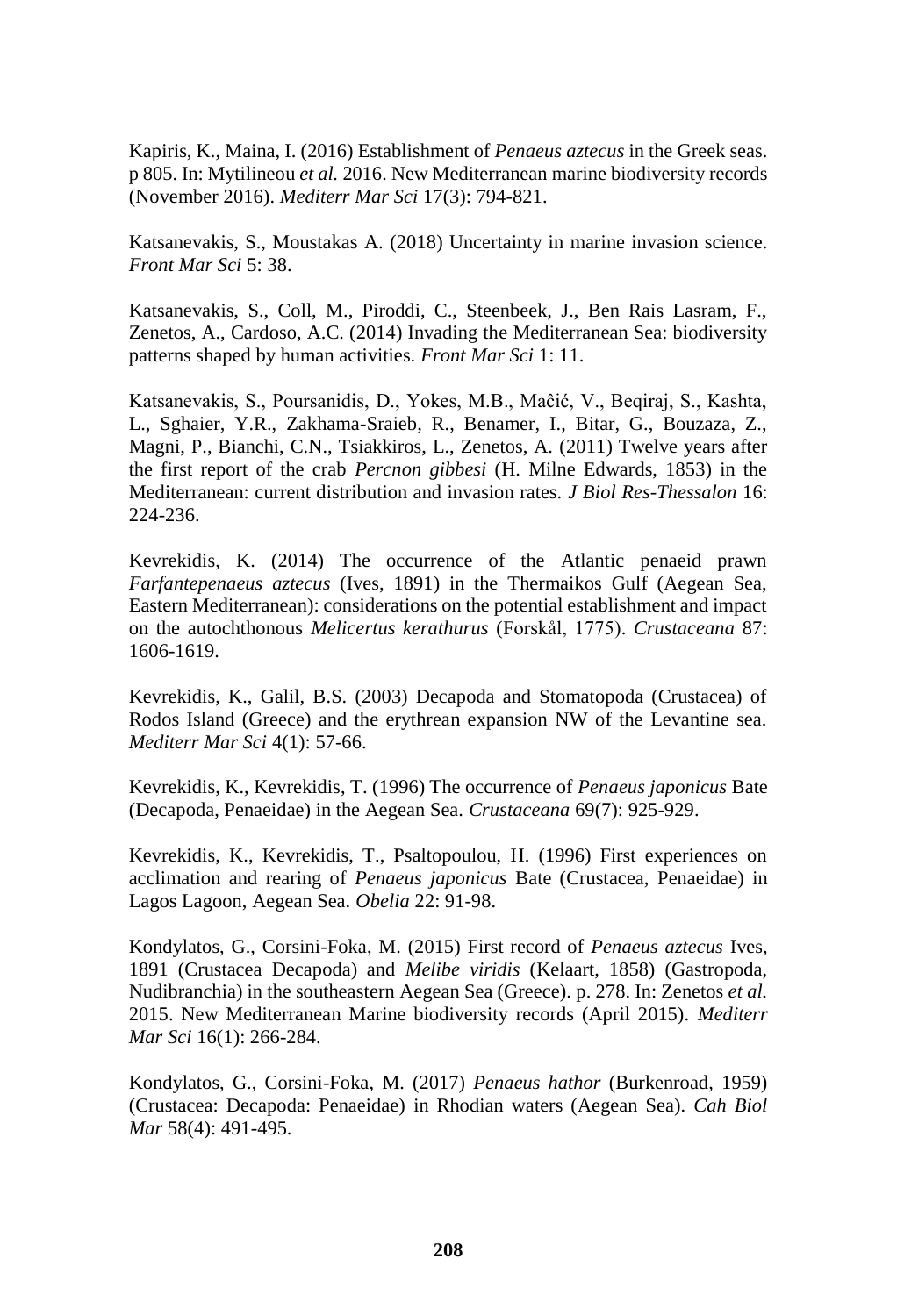Kondylatos, G., Kampouris, T.E., Kouloumperis, V., Corsini-Foka, M. (2017) The Indo-Pacific brachyuran *Charybdis (Gonioinfradens) paucidentatus* (A. Milne-Edwards, 1861) (Brachyura, Portunidae) in the Cyclades, Aegean Sea. *Turk J Zool* 41(6): 1118-1120.

Langeneck J, Marcelli M, Bariche M, Azzuro E. (2017) Social networks allow early detection of non-indigenous species: first record of the red drum *Sciaenops ocellatus* (Actinopterygii: Perciformes: Sciaenidae) in Italian waters*. Acta Adriat*  58(2): 365-370.

Lassuy, D.R. (1983) Species Profiles: Life Histories and Environmental Requirements (Gulf of Mexico). Brown Shrimp. U.S. Fish and Wildlife Service, Division of Biological Services. FWSIOBS-82/11.1. U.S. Army Corps of Engineers, TR EL-82-4. 15 pp.

Marković, O., Gökoğlu, M., Petrović, S., Mandić, M. (2014) First record of the Northern brown shrimp, *Farfantepenaeus aztecus* (Ives, 1891) (Crustacea: Decapoda: Penaeidae) in the South Adriatic Sea, Montenegro. *Mediterr Mar Sci*  15(1): 165-167.

Minos, G., Kokokiris, L., Imsiridou, A., Karachle, P.K., Kapiris K. (2015) Notes on the distribution and biology of northern brown shrimp *Farfantepenaeus aztecus* (Ives, 1891) in the Eastern Mediterranean. *Turk J Zool* 39: 1-7.

Miquel, J.C. (1984) Notes on Indo-west Pacific Penaeidae, 4. On the two subspecies of *Penaeus latisulcatus* Kishinouye. *Crustaceana* 46(1): 104-107.

Nikolopoulou, I., Baxevanis, A.D., Kampouris, T.E., Abatzopoulos, T.J. (2013) *Farfantepenaeus aztecus* (Ives, 1891) (Crustacea: Decapoda: Penaeidae) in N Aegean: first record in Greece by morphological and genetic features. *J Biol Res-Thessaloniki* 20: 367-375.

Pérez Farfante, I., Kensley, B. (1997) Penaeoid and Sergestoid shrimps and prawns of the world. Keys and diagnoses for the families and genera. Paris, France. *Mémoires du Museum national d'Histoire naturelle* 175: 1-233.

Quigley, D.T.G., Herdson, D., Flanney, K. (2013) Occurrence of the kuruma prawn *Marsupenaeus japonicus* (Spence Bate, 1888). *Bioinvasions Rec* 2(1): 51- 55.

Ragousis, M., Marmama, D., Filiz, H., Uyan, U., Tuncer, S., Romanidis-Kyriakidis, G., Giovos, I., (2017) The northward expansion of *Synaptula reciprocans* (Echinodermata) in the Mediterranean Sea. *J Black Sea/Medit Environ* 23(3): 209-215.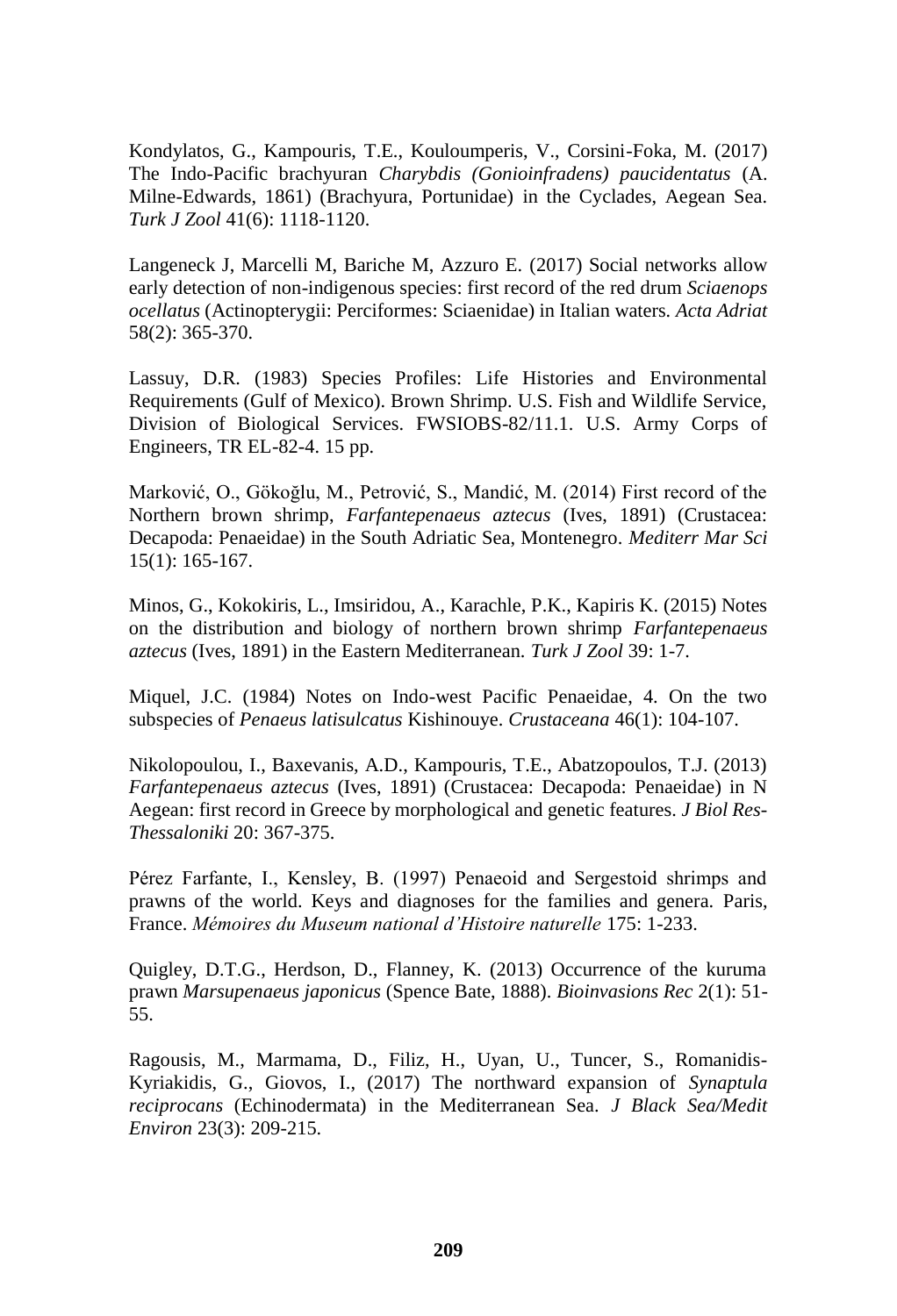Renda, W., Crocetta, F. (2016) The Northern brown shrimp *Penaeus aztecus* Ives, 1891 invades the Italian Ionian Sea. p. 800-801. In: Mytilineou *et al.*, 2016. New Mediterranean Marine biodiversity records (November 2016). *Mediterr Mar Sci*  17(3): 794-821.

Sadek S., El-Soud, W.A., Galil, B.S. (2018) The brown shrimp *Penaeus aztecus*  Ives, 1891 (Crustacea, Decapoda, Penaeidae) in the Nile Delta, Egypt: an exploitable resource for fishery and mariculture? *Bioinvasions Rec* 7(1): 51-54.

Saoud, I.P., Davis, D.A. (2003) Salinity tolerance of brown shrimp *Farfantepenaeus aztecus* as it relates to postlarval and juvenile survival, distribution, and growth in estuaries. *Estuaries* 26(4A): 970-974.

Scannella, D., Falsone, F., Geraci, M.L., Froglia, C., Fiorentino, F., Giusto, G.B., Zava, B., Insacco, G., Colloca, F. (2017) First report of northern brown shrimp *Penaeus aztecus* Ives, 1891 in Strait of Sicily. *Bioinvasions Rec* 6(1): 67-72.

Skarvelis, K., Giannakaki, A., Kosoglou, G., Peristeraki, P. (2015) Data on frequency of occurrence of alien species caught on the coastal fisheries of Crete. 11th Panhellenic Symposium on Oceanography and Fisheries, 13-17 May 2015, Mytilene, Lesvos Island, Greece.

Sladonja, B., Poljuha, D. (2018) Citizen science as a tool in biological recording - a case study of *Ailanthus altissima* (Mill.) Swingle. *Forests* 9(1): 31.

Tsoi, K.H., Ma, K.Y., Wu, T.H., Fennessy, S.T., Chu, K.H., Chan, T.Y. (2014) Verification of the cryptic species *Penaeus pulchricaudatus* in the commercially important kuruma shrimp *P. japonicus* (Decapoda: Penaeidae) using molecular taxonomy. *Invertebr Syst* 28: 476-490.

Türkmen, G. (2007) Pond culture of *Penaeus semisulcatus* and *Marsupenaeus japonicus* (Decapoda, Penaeidae) on the west coast of Turkey. *Turk J Fish Aquat Sc* 7: 7-11.

WoRMS. (2018) World Register of Marine Species. Available at http://www.marinespecies.org at VLIZ (accessed 30 Jun. 2018)

Yokes, M.B., Karhan, S.Ü., Okus, E., Yüksek, A., Aslan-Yilmaz, A., Yilmaz, I.N., Demirel, N., Demir, V., Galil, B.S. (2007) Alien crustacean decapods from the Aegean coast of Turkey. *Aquat Invasions* 2(3): 162-168.

Zenetos, A. (2017) Progress in Mediterranean bioinvasions two years after the Suez Canal enlargement. *Acta Adriat* 58(2): 347-358.